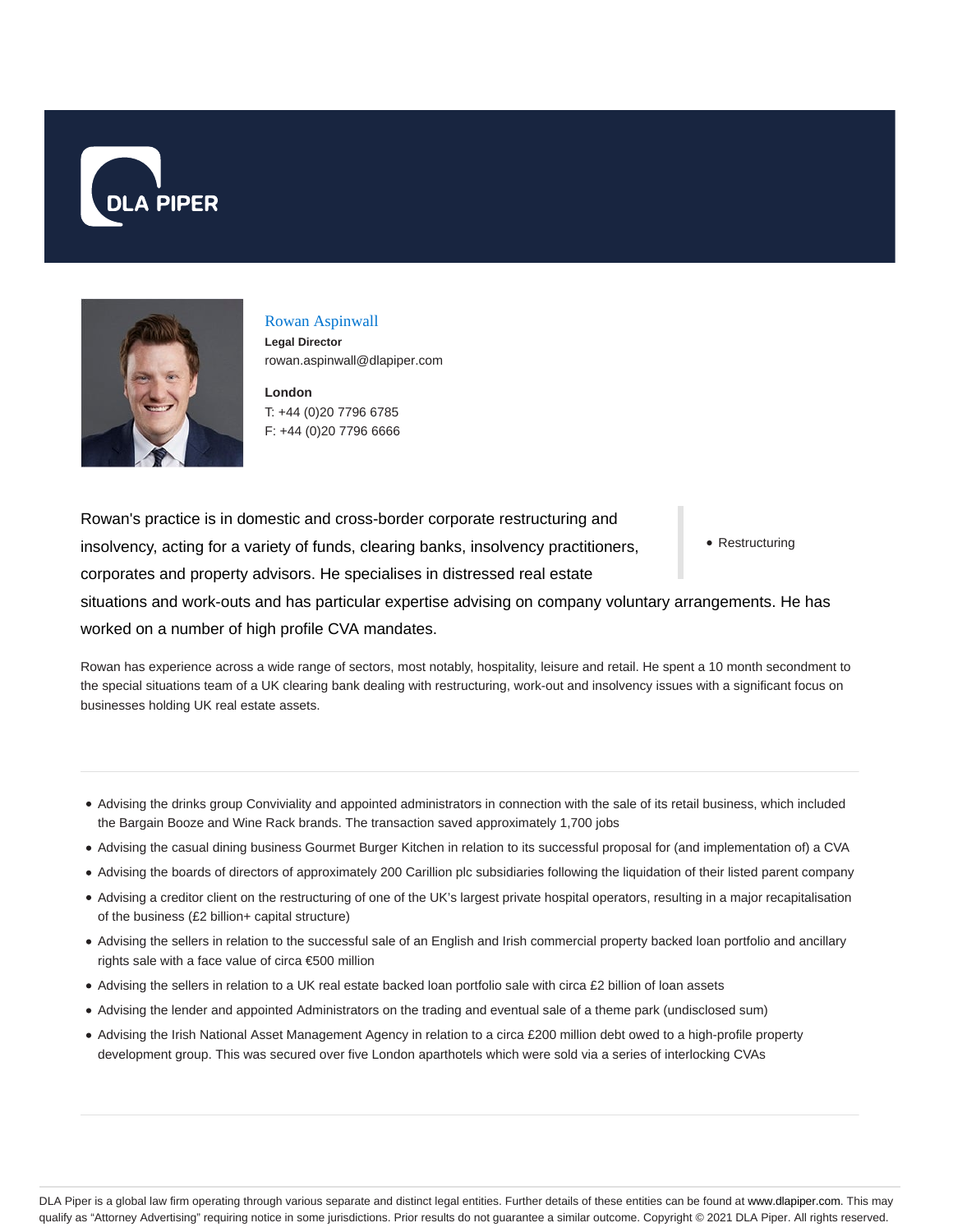# Professional Qualifications

Solicitor of the Senior Courts of England and Wales

## Prior Experience

- 2013 to 2016, Senior Associate, DLA Piper, London (Restructuring Group)
- 2008 to 2013, Associate, DLA Piper, London (Restructuring Group)
- 2006 to 2008, Trainee Solicitor, DLA Piper, Birmingham and Singapore

## **Education**

- University of Birmingham, Law and Business LLB (Hons)
- Legal Practice Course, College of Law, Birmingham

## **Memberships**

The Law Society of England and Wales

### INSIGHTS

## **Publications**

**Commercial Rent (Coronavirus) Bill**

#### 12 November 2021

The Government has published its draft legislation with the aim of tackling accrued rent arrears for businesses who were forced to close during the pandemic. The Commercial Rent (Coronavirus) Bill provides for the ringfencing of rent debt built up by businesses who have been forced to close during the pandemic and establishes a binding arbitration process which can determine what happens to that ringfenced debt.

#### **Commercial Rent (Coronavirus) Bill**

#### 12 November 2021

The Government has published draft legislation for England and Wales, with the aim of tackling accrued rent arrears for businesses which were forced to close during the pandemic. The Commercial Rent (Coronavirus) Bill provides for the ringfencing of rent debt built up by businesses forced to close during the pandemic and establishes a binding arbitration system to determine what happens to that ringfenced debt. Alongside the Bill, the Government has also published a revised Code of Practice to be used by landlords and tenants to resolve disputes over unpaid rent arrears, which replaces the previous version from June 2020.

**Restrictions on winding-up petitions: phasing out of temporary measures**

#### 23 September 2021

The UK Government has announced changes to the regime for winding-up petitions. With effect from 1 October 2021, some of the protections currently afforded to businesses against aggressive debt recovery action are being phased out.

DLA Piper is a global law firm operating through various separate and distinct legal entities. Further details of these entities can be found at www.dlapiper.com. This may qualify as "Attorney Advertising" requiring notice in some jurisdictions. Prior results do not guarantee a similar outcome. Copyright © 2021 DLA Piper. All rights reserved.